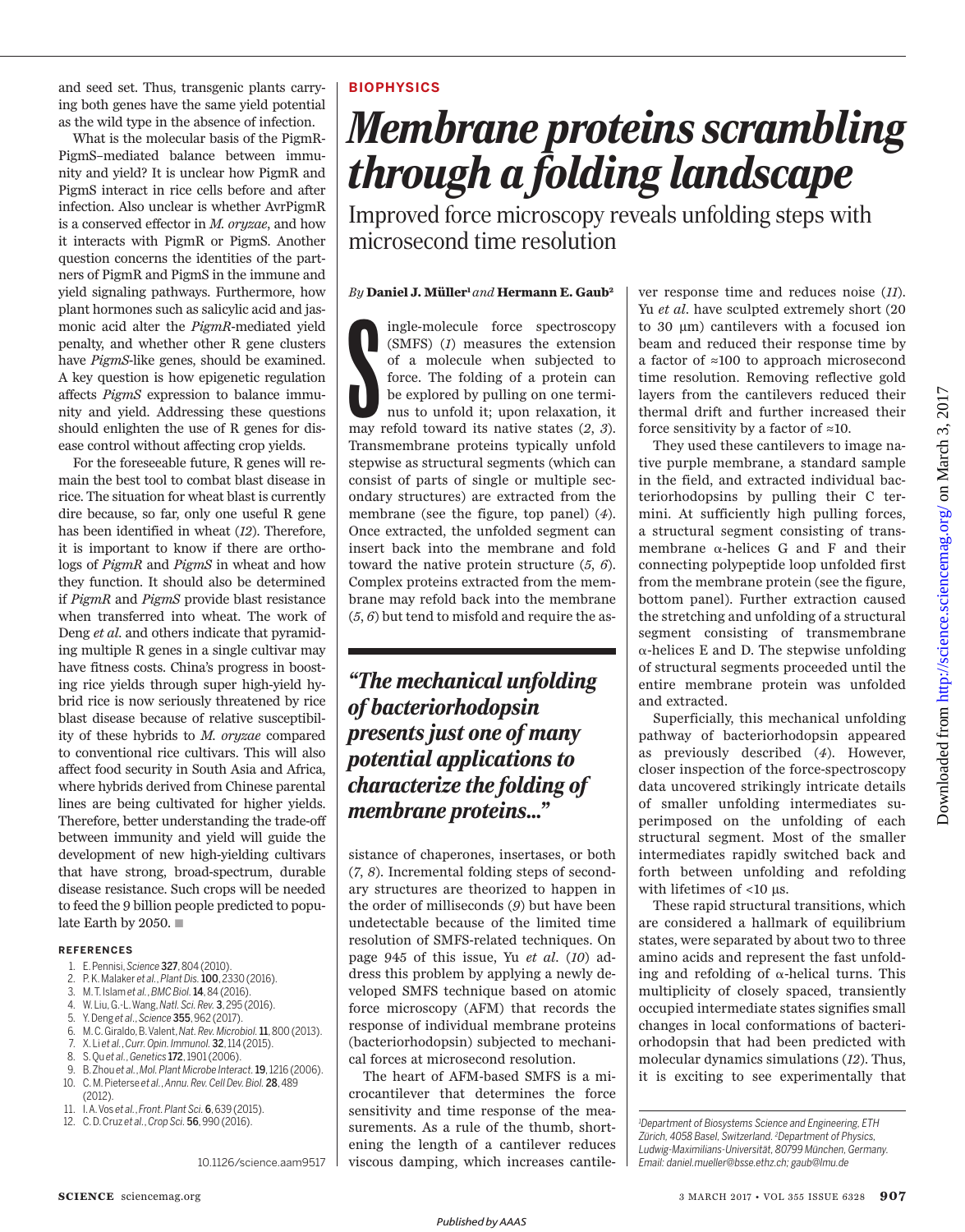$\alpha$ -helical turns shape the smallest structural unit of larger structural folding segments; the folding pathway of individual proteins in native membranes can be scrutinized directly in unprecedented detail.

The innovations that Yu *et al.* introduce to AFM-based SMFS dramatically improve its potential to induce and detect fast inter- and intramolecular interactions and processes. The mechanical unfolding of bacteriorhodopsin presents just one of many potential applications to characterize the folding of membrane proteins, particularly the use of AFM to first image and then select individual molecules to be "forceprobed" with superb time resolution. A wealth of new possibilities are opened up. For example, cell surfaces or protein arrays may be probed with increased throughput and improved precision.

Whether a mechanically perturbed membrane protein unfolds and refolds structural segments at once, or via much smaller steps, is pertinent to larger fundamental questions in biology. Understanding these processes helps influence our thinking about how membrane proteins fold, how they are stabilized, and how they misfold. These processes, in turn, underlie cellular processes related to diseases, including neurodegeneration and cancer.  $\blacksquare$ 

### **REFERENCES**

- 1. K. C. Neuman, A. Nagy, *Nat. Methods* 5, 491 (2008).
- 2. M. Rief, M. Gautel, F. Oesterhelt, J. M. Fernandez, H. E. Gaub, *Science* 276, 1109 (1997).
- 3. J. Stigler, F. Ziegler, A. Gieseke, J. C. Gebhardt, M. Rief, *Science* 334, 512 (2011).
- 4. F. Oesterhelt *et al.*, *Science* 288, 143 (2000).
- 5. M. Kessler, K. E. Gottschalk, H. Janovjak, D. J. Muller, H. E. Gaub, *J. Mol. Biol.* 357, 644 (2006).
- 6. M. Damaghi, S. Koster, C. A. Bippes, O. Yildiz, D. J. Muller, *Angew. Chem. Int. Ed. Engl.* 50, 7422 (2011).
- 7. J. Thoma, B. M. Burmann, S. Hiller, D. J. Muller, *Nat. Struct. Mol. Biol*. 22, 795 (2015).
- 8. T. Serdiuk *et al.*, *Nat. Chem. Biol.*12, 911 (2016).
- 9. H. Frauenfelder, S. G. Sligar, P. G. Wolynes, *Science* 254, 1598 (1991).
- 10. H. Yu, M. G. W. Siewny, D. T. Edwards, A. W. Sanders, T. T. Perkins, *Science* 355, 945 (2017).
- 11. M. B. Viani *et al.*, *J. Appl. Phys.* 86, 2258 (1999).
- 12. C. Kappel, H. Grubmuller, *Biophys. J.*100, 1109 (2011).

10.1126/science.aam8370



## **GEOPHYSICS**

## *A measure of mantle melting*

Laboratory measurements suggest that the mantle is 60 K hotter than previously thought

## *By* **Paul D. Asimow**

arth's interior is hot, as is evident from<br>geothermal heat flow, the existence of<br>volcanoes, and the mobility of tectonic<br>plates. But just how hot is it? The tem-<br>perature increases rapidly with depth<br>through the rigid lit arth's interior is hot, as is evident from geothermal heat flow, the existence of volcanoes, and the mobility of tectonic plates. But just how hot is it? The temperature increases rapidly with depth through the rigid lithosphere in order cannot continue downward indefinitely without reaching the melting point of rocks. Yet there is no global molten layer below the lithosphere. The propagation of shear waves through the upper mantle shows that it is solid. Rather, the conductive heat flow gives way at some depth to the transport of heat by solid-state convection in the ductile asthenosphere. Convecting systems evolve to an adiabatic temperature profile that can be characterized by a single reference, the "potential temperature." Determining the average and range of variability of the potential temperature of the mantle below the lithosphere allows geoscientists to link observations of phenomena such as postglacial rebound and seismic wave speeds, through laboratory data on viscous and elastic properties, to the composition of Earth. On page 942 of this issue, Sarafian *et al.* (*1*) report new experimental observations of the melting of mantle rocks with the appropriate amount of water and infer a higher value of the potential temperature than previous estimates.

The main avenue to determining the potential temperature is the study of volcanic lavas, particularly at mid-ocean ridges. A mid-ocean ridge forms where two plates of oceanic lithosphere are pulled apart, hot asthenospheric mantle is drawn upward, and it partially melts. Partial, rather than complete, melting is the result both of the

*Division of Geological and Planetary Sciences, California Institute of Technology, Pasadena, CA 91125, USA. Email: asimow@gps.caltech.edu*

GRAPHIC: K. SUTLIFF/*SCIENCE*

GRAPHIC: K. SUTLIFF/SCIENCE